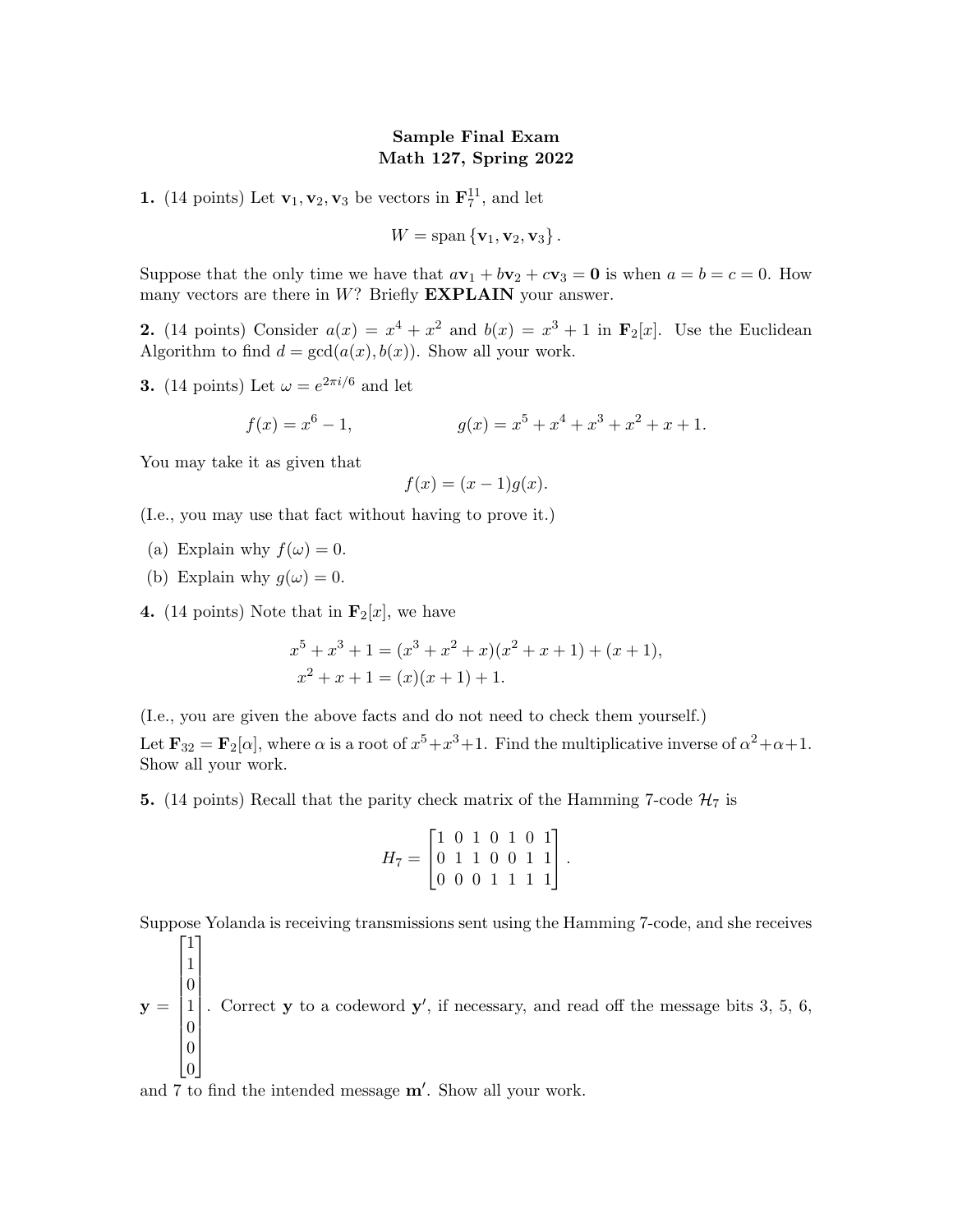**6.** (14 points) Let C be the binary linear code of length 5 with parity check matrix

$$
H = \begin{bmatrix} 1 & 1 & 1 & 1 & 1 \\ 0 & 0 & 1 & 0 & 1 \end{bmatrix}.
$$

In other words,  $\mathcal C$  is the nullspace of  $H$ .

- (a) Find a basis for  $\mathcal{C}$ . Show your work.
- (b) Find the dimension of  $C$ . **JUSTIFY** your answer.
- 7. (14 points) Let  $\mathbf{F}_{256}^{\times}$  be the multiplicative group of the finite field of order 256.
- (a) Is it possible that the order of every element of  $\mathbf{F}^\times_{256}$  is  $< 100$ ? Briefly **JUSTIFY** your answer.
- (b) Exactly one of the following statements is FALSE:
	- There exists an element  $\alpha \in \mathbf{F}_{256}^{\times}$  of order 51.
	- There exists an element  $\alpha \in \mathbf{F}_{256}^{\times}$  of order 7.

Indicate which of those statements is false, and briefly EXPLAIN how you know that statement is false.

8. (14 points) Recall that the various forms of the Division Theorem for a ring R all say that when we divide  $a \in R$  by some nonzero divisor  $d \in R$ , we get

$$
a = qd + r.
$$

- (a) Suppose  $R = \mathbf{Z}$  and the divisor  $d = 10$ . What conditions must be satisfied by the remainder  $r$  in that case? Be as precise as possible.
- (b) Suppose  $R = \mathbf{F}_5[x]$  and the divisor  $d(x) = x^4 + 2x + 3$ . What conditions must be satisfied by the remainder  $r(x)$  in that case? Be as precise as possible.

**9.** (17 points) **PROOF QUESTION.** Let R be a ring, and suppose that I is an ideal of  $R$  and  $c$  is a fixed element of  $R$ . Define

$$
J = \{ ca \mid a \in I \}.
$$
\n<sup>(1)</sup>

In other words,  $J$  is the set of all multiples of elements of  $I$  by the fixed element  $c$ .

- (a) What properties must I have, given that I is an ideal of  $R$ ? In other words, what does it mean for  $I$  to be an ideal of  $R$ , by definition? (You can just copy this from your notes.)
- (b) Prove that J is closed under addition. (Suggestion: What does it mean to say that  $x, y$  are in  $J$ ?)
- (c) Prove that J is closed under multiplication by  $r \in R$ .